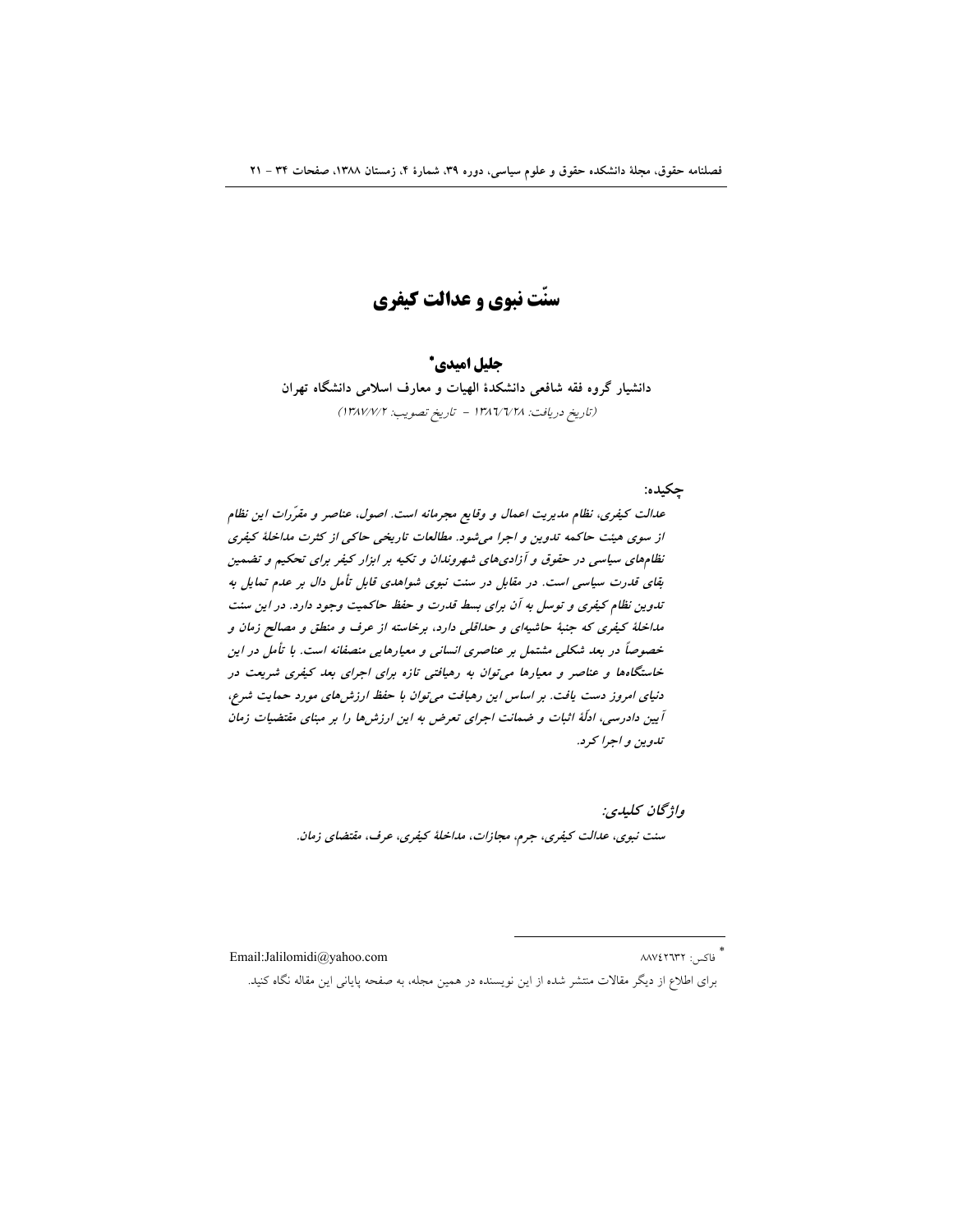#### الف– نكات مقدماتي

تحلیل نسبت میان سنت نبوی و عدالت کیفری مستلزم طرح چند نکته مقدماتی است. این چند نکته در واقع زوایای نگاه به عدالت کیفری در بستر سنّت نبوی هستند.

۱– فرهنگهای حقوقی، عدالت کیفری (Criminal justice) را به مجموع روشهای برخورد با متهمان به ارتکاب جرم تعریف کردهاند. این روشها و مجریان أنها وقتی در چارچوب یک نظام (Criminal justice system) قرار میگیرند تبدیل به فرایندی می شوند که از کشف جرم و تعقیب متهم آغاز و به برائت یا محکومیت وی می[نجامد. امروزه در این فرایند علاوه بر متهم نهادهایی چون پلیس، دادسرا، دادگاه، اجرای احکام و مقامات تعلیق و آزادی مشروط دخالت دارند (Black, 1994, P. 402). چنان که پیداست این تعریف، عدالت کیفری را به بعد شکلی حقوق کیفری یا اَیین دادرسی کیفری محدود کرده است. بعضی از حقوقدانان در تعریفی عامتر عدالت کیفری را عبارت از مقایسه زیانهای وارد بر جامعه با خطای اخلاقی مرتکب و تعیین میزان مناسب کیفر و اجرای أن دانستهاند (بولک، ۱۳۷۲، ص ۲۱). با امعان نظر در تعریف اخیر معلوم میشود که این اصطلاح امروزه دارای معنایی عامتر است؛ معنایی معادل نظام حقوق کیفری (Criminal Legal System) که در آن جنبههای ماهوی مسائل جزائی نظیر مفهوم جرم، ضوابط جرم انگاری، عناصر عمومی سازنده جرایم، ارکان و حدود و سطوح مسؤولیت کیفری، اصول حاکم بر مجازاتها و اقدامات تأمینی و تربیتی و جنبههای شکلی مدیریت وقايع جزائي يعني كشف جرم، تعقيب و محاكمه متهمان و مجازات محكومان به طور همزمان مورد نظر است. تدوین و اجرای عدالت کیفری مسألهای است حقوقی که از سوی مقام یا طبقه حاکم صورت میگیرد و به همین دلیل هم در تقسیم شعب حقوقی در شعبه حقوق عمومی قرار میگیرد. یعنی اّن شعبه از حقوق که مقرّرات اّن در قالب قواعد اَمره از سوی هیئت حاکمه تنظیم و یک سویه به شهروندان تحمیل میگردد. نیز از همین رو به طور سنتی گفته میشود که اجرای عدالت کیفری از اعمال حاکمیت و در صلاحیت منحصر دولت است. به بیان کوتاهتر عدالت کیفری مدیریت اعمال و وقایع جزائی از سوی هیئت حاکمه است. از أنجا که اعمال و وقایع جزائی طبیعتی حقوقی دارند ناگزیر باید عدالت کیفری هر نظام سیاسی یا دینی را در ابعاد حقوقی و مدیریتی آن نظام جستجو کرد. قبض و بسط نظام عدالت کیفری و قلَّت و کثرت مداخلات جزایی ادیان تابعی از میزان التفات آنها به مسائل حقوقی و مدیریتی است. مسیح دنیا را قلمرو قیصر میدانست و مدیریت مسائل أن را هم به همان قیصر واگذار میکرد. ولی شریعت موسی متضمن مسائل حقوقی خصوصاً حقوق کیفری مفصل است. از همین رو، مسیحیت را فاقد دستگاه عدالت کیفری و آیین یهود را واجد یک دستگاه عدالت کیفری کامل می توان تلقی کرد (سلیمانی، ۱۳۸٤، ص ۲۹).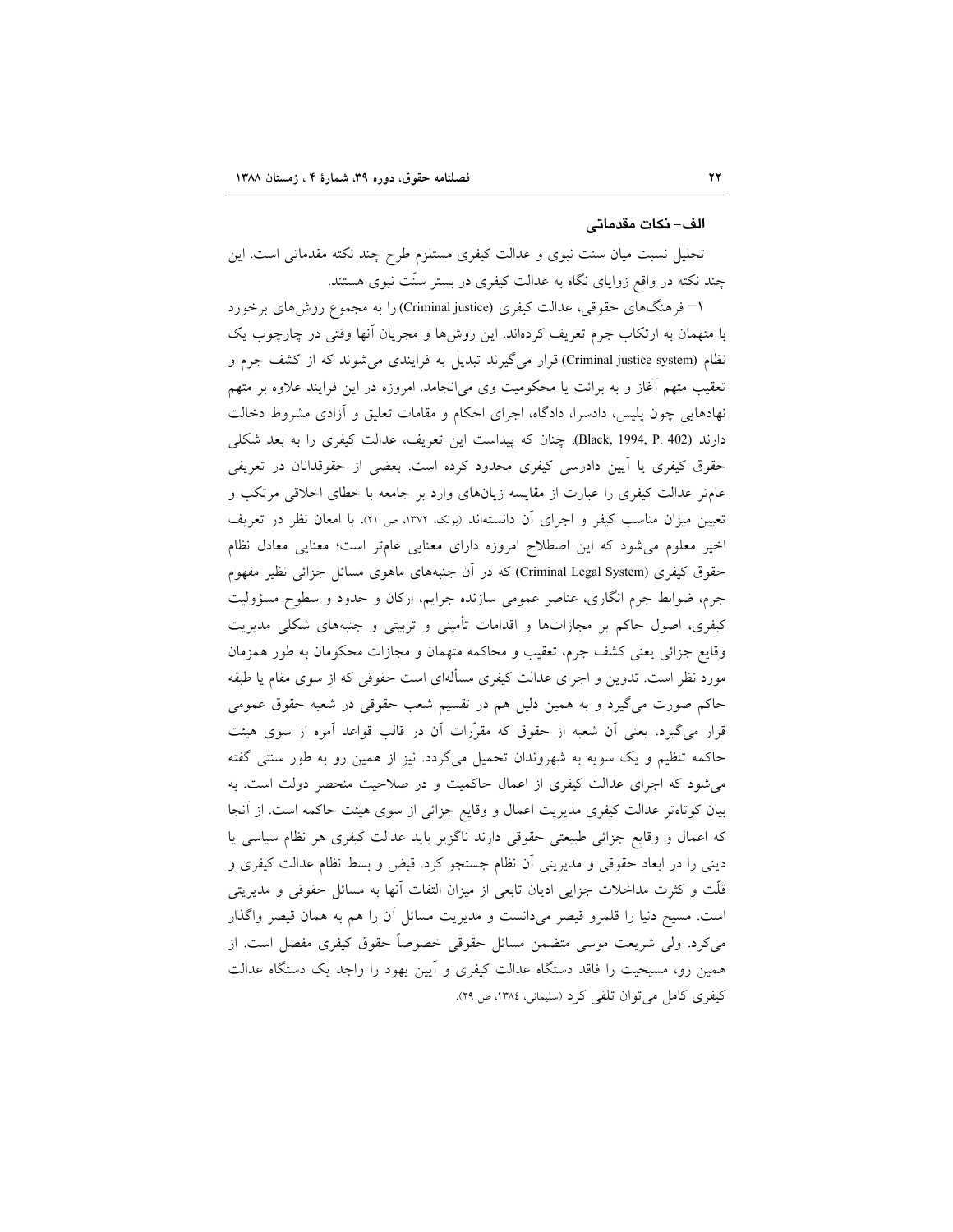۲- مطالعات تاریخی نشان می دهد که از بدو پیدایش نخستین گروههای اجتماعی تا ظهور دولتهای مدرن، مقام یا هیئت حاکمه از ویژگی یک سویه عدالت کیفری کمال استفاده را میبرده و در بسط قدرت و تحکیم حاکمیت خود به عنوان یکی از ابزارها و تکیهگاههای قابل اعتماد به آن نگاه میکرده است. تحقیق در احوال پادشاهان بینالنهرین که از پیشگامان قانوننگاریهای کیفری بودهاند و فرومانروایان روم و یونان و اعتماد آنان به کیفر به عنوان ابزار کنترل اوضاع، شواهدی از این معنا به دست میدهد. در بابل حمورابی( Hammurabi) (۱۷۲۸ تا ۱۳۸۲ق. م) و در آتن دراکون ( Dracon) (۲۲۱ق. م) با تدوین مقرَّرات کیفری بسیار خشن در واقع به دنبال بسط اقتدار و تعميق سلطه خود بر زوايا و لايههاى مختلف اجتماع بودند و می خواستند از راه تقریر و تحمیل کیفرهای هول\نگیز راه و رسم شرافتمندانه زیستن را به رعایا بیاموزند. چون مثلی سائر گفته بود: «*ترس از مجازات مقدمه شرافت است*». استفاده غیرمنصفانه دراکون از قوانین کیفری به اندازهای بود که به تعریض و کنایه گفته بودند: «دراكون قوانين خود را با خون نوشته است». امروزه هم قوانين متضمّن قساوت و خشونت را قوانین دراکونی (Draconian Law) میiامند. در قرون وسطی و سدههای منتهی به رنسانس اروپائیان، بقای نظامهای سیاسی و حاکمیت طبقات حاکم تا حدّ زیادی از طریق نظام کیفری تضمین می شد (رنه مارتینژ، ۱۳۸۲، ص ۲۰-٤۷). نظامهای استبدادی قرن بیستم نیز به نام اجرای عدالت کیفری، غیرمنصفانه ترین تدابیر را علیه شهروندان به ویژه مخالفان و منتقدان خود به موقع اجرا میگذاشتند. قانون جزای ناسیونال سوسیالیست نازیها أزردن وجدان ملت ألمان را جرم و قابل مجازات میدانست. این مفهوم کلی برای آن بود که در عمل هر گونه مخالفت با برنامههای حزب نازی را در هم بشکنند و هر نوع نقد و اعتراض را با ابزار کیفر پاسخ دهند. امروز هم به رغم مطالبات متزايد براى توسعه دمكراسى و حقوق بشر هنوز دستگاه عدالت کیفری یکی از تکیهگاههای نظامهای سیاسی مستبد و شبه دمکراتیک تلقی می شود. چنین ملاحظات و واقعیاتی سبب شده تا مارکسیستها حقوق کیفری را به یک باره ابزار سرکوب طبقات زیردست به دست طبقه حاکم بشمارند (لوی برول،۱۳۷۰، ص۱٤).

**۳**– عدالت کیفری ساخته و پرداخته حکمرانان، تابع ضوابط و معیارهایی مشخص و منصفانه نبوده است و به معنای واقعی نمیتوان آن را مبتنی بر قواعدی روشن و اهدافی اخلاقی و انسانی به شمار آورد. فرمانروا مالک مطلق عدالت و فعال ما یشاء در این حوزه بوده است؛ اراده شخص وی منشأ جرمانگاری اعمال و میزان برانگیختگی او معیار تعیین نوع و میزان مجازات بوده است. از همین رو تا وقوع انقلاب فرانسه و ظهور مفهوم حقوق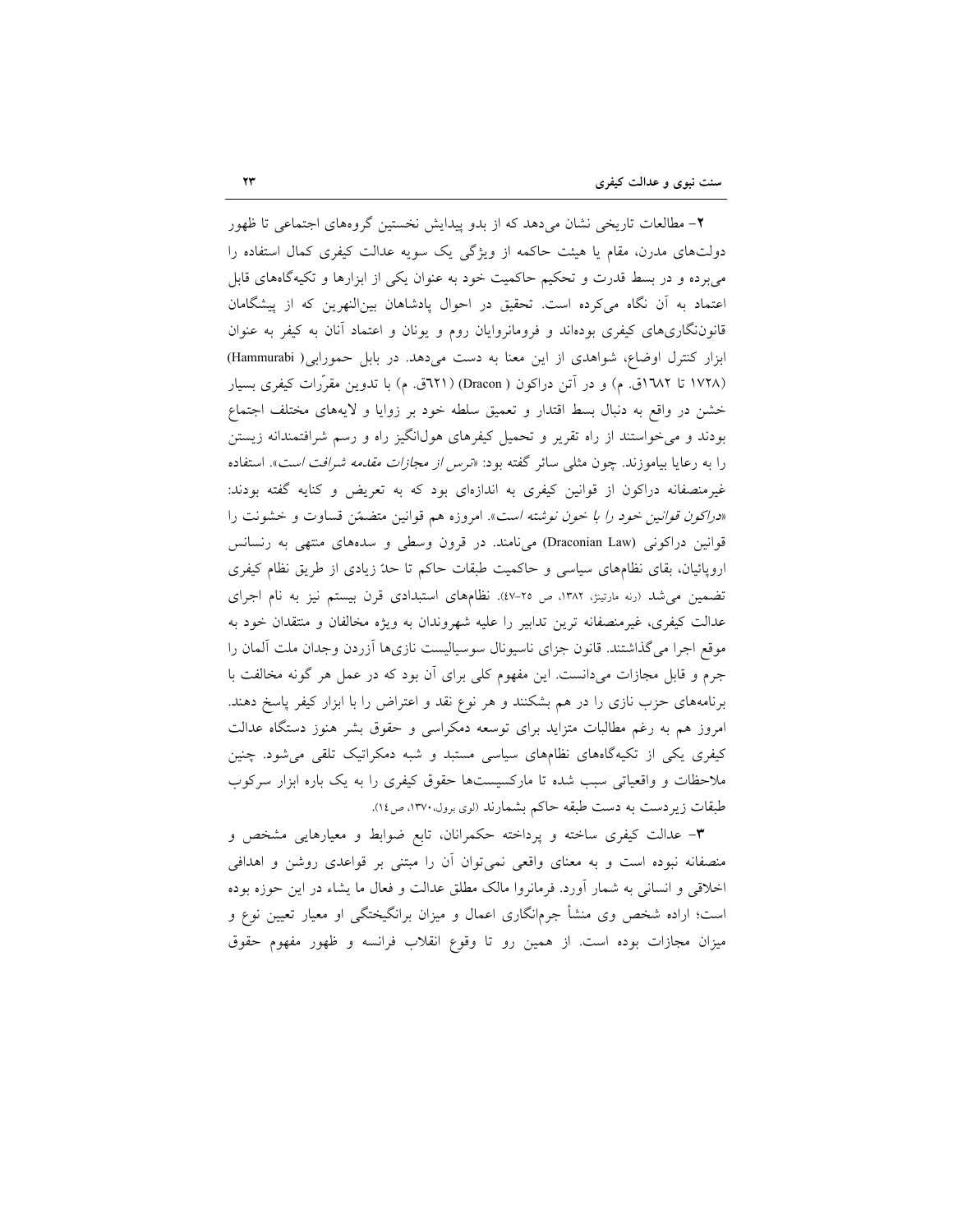شهروندي، در سراسر ارويا به آساني گفته مي *شده: «مجازاتها دلبخواهي اند* ً». در مجموع می توان استبداد جزائی، نسبیت عدالت کیفری، غیرانسانی بودن کیفرها و غیرمنصفانه بودن روش۵مای تعقیب، محاکمه و مجازات متهمان را که در موارد متعدد به محکومیت بی گناهان و برائت مجرمان منتهی می شد از اوصاف عمومی چنین عدالتی به شمار آورد."

## ب– سنت نبوی و تدوین نظام، توسل به ابزار کیفر و عناصر و منــابـع عــدالت كيفرى

۱– تدوین نظام عدالت کیفری– آنچه از مطالعه منابع اولیه شریعت بر می آید این است که عدالت کیفری و به طور کلی قواعد و مقرّرات حقوقی در دیانتی که پیامبر اسلام مأمور تبلیغ و تبیین اَن بوده جنبه ثانوی، تبعی، استطرادی و اتفاقی داشته است. سنّت نبوی به تبع قرآن مجید به ویژه در دوره مکی بیش از هر چیز بر مفاهیمی متعالی نظیر توحید، تعبّد، تقوا، مکارم اخلاق، عدل، احسان، دستگیری از فقرا و نهی از بغی و فحشا و منکر تکیه میکرده و به احیای كرامت نوع بشر و محو وجوه امتياز افراد و طبقات اجتماعي مي پرداخته است. اگر روميان پیامبران حقوق باشند پیامبر اسلام پیامبر مکارم اخلاق و محاسن عادات است. ثانوی بودن مسائل حقوقی در سنّت نبوی ریشه در قرآن مجید دارد. از مجموع آیات قرآن تنها پانصد آیه ناظر به احکام تلقی شده است (الغزالی،۱٤۱۸ ج۲، ص۱۷۰) همه این یانصد آیه هم، متضمن مقرَّرات حقوقی به معنای قواعد لازمالاجرای اجتماعی نیستند و غالباً به مسائل عبادی و فضائل و مستحبات اخلاقی مربوط میشوند. آنگونه که برخی از معاصران گفتهاند تنها در حدود هشتاد اّیه از مجموع اّیات قراّن متضمن مسائل حقوقی هستند. در خصوص این تعداد محدود از اَّيات اگر به دو نكته قابل ملاحظه توجه شود حدود التفات شريعت به حقوق به طور كلَّى و عدالت کیفری به طور خاص روشن میگردد. نخست این که هر چند آیه از این آیات محدود ناظر به موضوع واحدند. يعني موضوعات حقوقي محدودتر از آيات حقوقي هستند. موضوعاتی مانند ارث، نکاح و طلاق بخشی عمده از این آیات را به خود اختصاص میدهند. دوم این که آیات و احادیث حقوقی عمدتاً دارای شأن نزول و سبب ورودند و به مناسبت وقوع يک واقعه يا طرح يک سؤال، نازل يا بيان شدهاند. در واقع تعدد و تنوع أيات و احاديث تابع نوع و تعداد سوالات و وقایع مطرح در جامعه کوچک و ابتدایی مدینه بوده است. در

۱. بعضی از حقوقدانان فرانسوی برداشت دیگری از دلبخواهی بودن مجازاتها در آن مقاطع تاریخی دارند. نک. استفانی و همکاران، حقوق جزای عمومی، ج ١، ص ٦٦.

۲. به عنوان مثال نک. به شیوه محاکمه و مجازات دامیَینْ (Damiens) در صفحات آغازین کتاب تنبیه و مراقبت، میشل فوکو، ترجمه نیکو سرخوش و افشین جهاندیده و قضیه ژان کالاس (Jean Calas) در رنه مارتینژ، پیشین، ص ۱۰۷ و به طور کلی رنه گارو مطالعات نظری و عملی در حقوق جزا، ترجمه ضیاءالدین نقابت، ج ١، ص١٢١.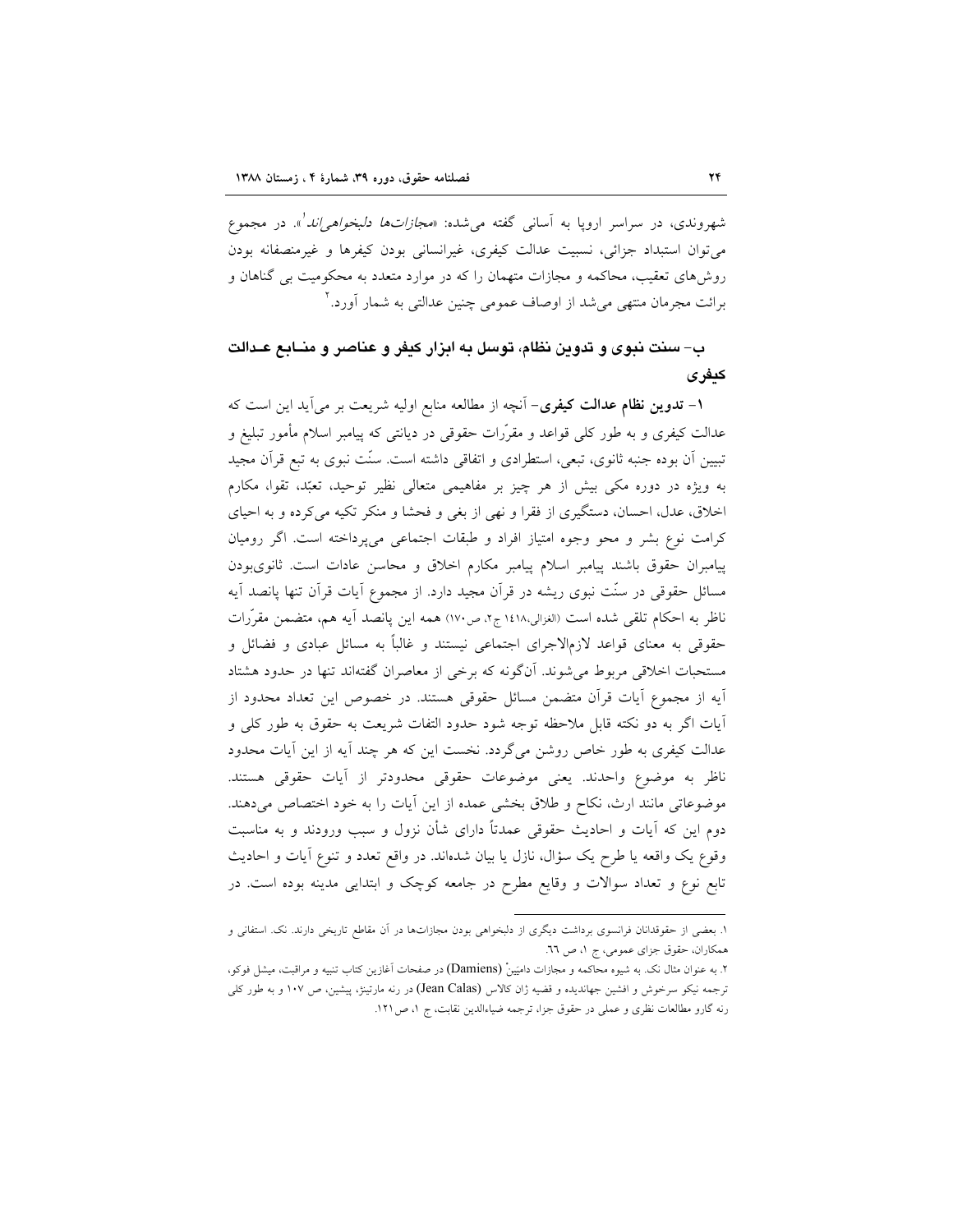حوزه عدالت كيفري أيات و احاديث ناظر به سرقت، قذف، زنا، محاربه و ملاعنه همه داراي شأن نزول و سبب ورودند. در کنار وقایع کیفری محدود که مورد حکم واقع شدهاند انبوهی از اعمال و وقایع دیگر تنها به این دلیل که یا صورت وقوع به خود نگرفته و یا مورد سؤال واقع نشدهاند، مشمول حکم کیفری خاص قرار نگرفتهاند و به تعبیر اصولیین فاقد دلیل تفصیلی هستند.

بنابراین، بعد کیفری کتاب و سنّت بسیار محدود است و در قیاس با دیگر ابعاد شریعت چندان به چشم نمی اید. یک نکته ظریف که به نظر می رسد مورد غفلت واقع شده این است که شخص پیامبر غالباً از ورود به مسائل و وقایع جزائی تحاشی میکردهاند. یعنی نه برای ورود به جنبههای ماهوی عدالت کیفری و تقریر و اعلام فهرست جرایم و مجازاتها و حدود مسؤولیت مرتکبان و نه برای تصّدی ابعاد شکلی این نظام و اعلام صلاحیت برای تعقیب و مجازات متهمان علاقهای از خود نشان نمیدادهاند. در توجیه این عدم علاقه که اصل آن از پیامبر معهود و منقول است می توان دلائل و شواهدی آورد. از یک سو به تصریح قرآن مجید بعثت پیامبر و تشریعات ایشان خود به خود رحمتی بود برای مردمان ْ. لازمه رحمت تقلیل و تخفیف تکالیف و مداخله حداقلی در حقوق و آزادیهای افراد است. پیامبر خود در همین راستا از یاران خود می خواست که متوجه این معنا باشند و با طرح سؤال و ایجاد وقایع حقوقی اسباب توسعه دايره تكاليف خود را فراهم نياورند و حرمت بلكه نعمت سكوت شارع را پاس دارند. می فرمود: «*خدای تعالی فرایضی بر شما مقرر کرده آنها را تباه نکنید، حدودی معین* کرده آنها را نقض نکنید، کارهایی را حرام کرده مرتکب نشوید و بسیار چیزها را از روی رحمت نه از سر فراموشی به سکوت برگزار کرده از آنها نپرسید».<sup>۲</sup> نیز میفرمود: «اَنچه خداوند حلال اعلام كرده حلال و آنچه حرام اعلام كرده حرام است و آنچه مسكوت گذاشته عفو و عطای اوست؛ عطای او را از وی بیذیرید. چنین نیست که خداوند چیزی را فراموش کرده باشد "». همین طور: «*مادام که شما را از قید تکلیف رها می کنم مرا از قید سؤال رها کنید* زیرا که از جمله اسباب گمراهی امّتهای پیشین کثرت سؤالات و چون و چرایشان با

١. «وَ ما ارسلناکَ الَّا رحمهٔ للعالمین». سورهٔانبیاء، اَیهٔ ١٠٧. لطافت طبع پیامبر و پرهیزی که از غلظت و خشونت در تدبیر امور و تعامل با ديگران داشتهاند نيز از مظاهر رحمت خداوند تلقى شده است: «فبما رحمهٔ من الله لنتَ لهم و لو كنت فظَّا غليظ القلب لانفضُّوا من حولک فاعف عنهم و استغفرلهم و شاورهم في الامر» سورهٔ آل عمران، آيهْ ١٥٩.

٢. «انَ الله تعالى فرض فرائض فلا تضيّعوها و حد حدوداً فلا تعتدوها و حرّم اشياء فلا تنتهكوها و سكتَ عَن اشياء رحمةً لَكُم غيرَ نسيان فلا تبحثوا عنها» نك، حاكم المستدرك، ج ٤، ص ١١١؛ نووي الاربعين، حديث شماره ٣٠.

٣. «ما احلَّ الله فهو حلال و ما حرَّم فَهُوَ حرامٌ و ما سكت عنه فهو عفو فاقبلوا من الله. فانَّ الله لم يكن لينسى شيئاً» نك، سيوطى، الاشباه و النظائر، ص ١٣٣.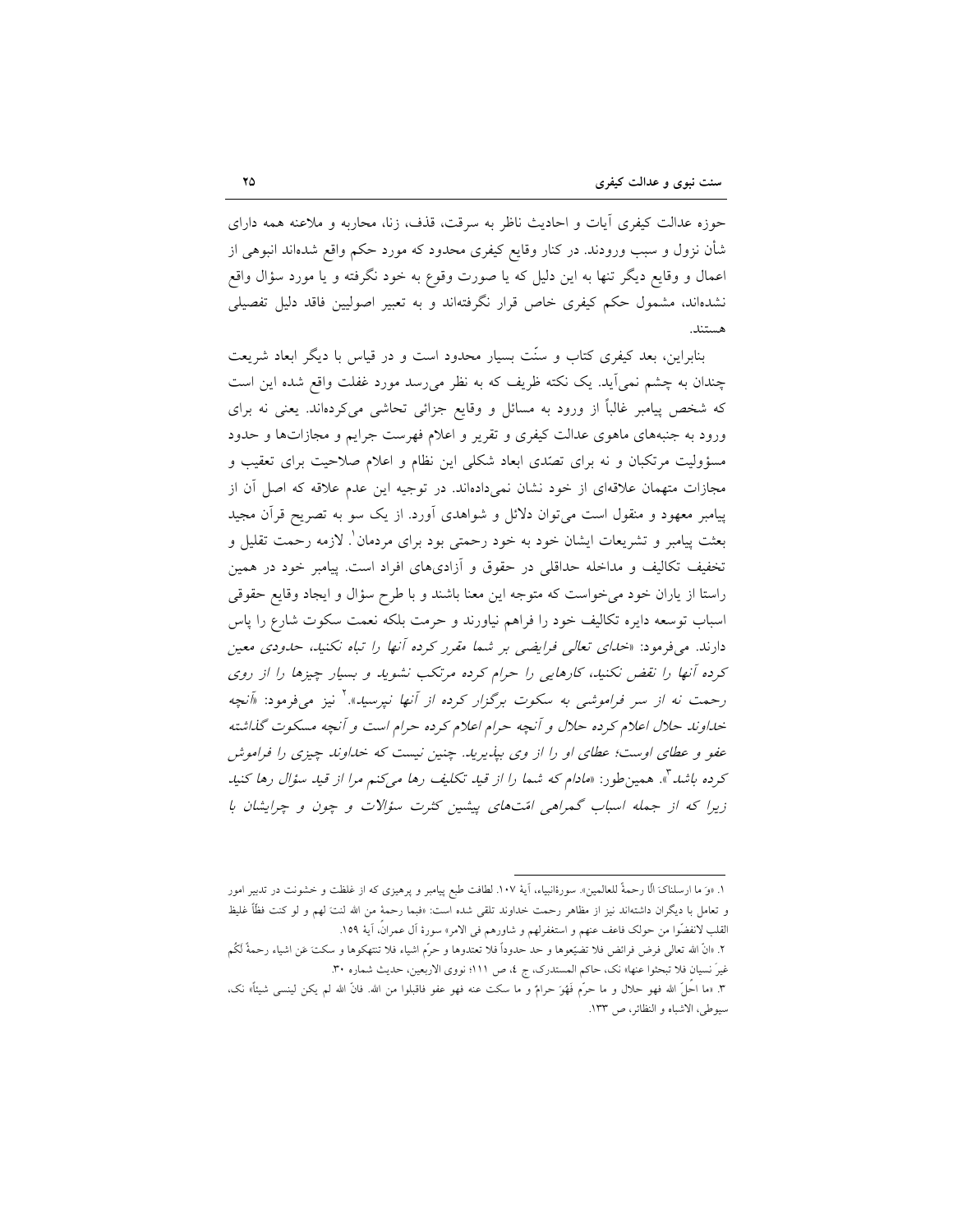*ییامبرانشان بوده است* ْ». از سویبی دیگر، تدوین نظام عدالت کیفری و مدیریت اعمال و وقایع جزایی از سنخ امور دنیوی بود و هست؛ صرفنظر از تجربیات شخصی پیامبر، شأن متعالی مقام نبوت و فلسفه بعثت صاحب رسالت برتر و فرصت اندکی که در اختیار بود گرانبهاتر از آن بود که وضع و رفع و تنظیم و تدبیر امور نازل دنیوی در کانون توجه واقع شود و آن دست مایههای ارزشمند و آن فرصت تاریخی صرف رفع و رجوع روزمرگیهای دنیوی گردد. شأن رسول و فلسفه رسالت چنان که گذشت مفاهیمی فرا تاریخی چون توحید و تقوا و تعبد و تتميم مكارم اخلاق و دعوت به عدل و احسان و اكرام ابناى أدم بود. أوردن احكام حقوقى سرقت ردای صفوان بن امیه و خرید گوسفند عروه بارقیه به مرکز دایره بعثت و سنت، خروج از فلسفه بعثت، تنزيل شأن صاحب سنّت و فوت فرصت اندكي بود كه مي!يست صرف تبليغ و تبیین مفاهیم متعالی دیگر گردد. در مآخذ حدیثی شواهد قابل اعتنایی دالٌ بر ارجاع امور دنیا به اهل دنیا و اختصاص و انحصار تأسیس و تبیین مفاهیم خاص شرعی به شخص پیامبر وجود دارد. قضيه صلح ثلث ثمار مدينه به غطفان (ابن هشام، ج٣مص١٧٦؛ بيهقي، ج٣مص٣٤٠) تنظيم جيش در غزوه بدر و تأبير نخلهاي اطراف مدينه از جمله اين شواهد است. عبارات مختلف و متحدالمضمونی در این باره از پیامبر نقل شده است. از جمله این که فرمودهاند: «*شما خود به امر دنیایتان آگاهترید*"، یا این که: «*آنچه به امور دنیا مربوط است خود به آن بپردازید و آنچه به* د*یانت راجع است به من ارجاع دهید* "، این حدیث را مسلم در صحیح خود در باب *«وجوب* امتثال م*ا قالة شرعاً دُونَ ما ذكرة من مَعايش اللثنيا على سَبيل الرأى»* أورده است. در هر حال در سطوح جزئیتر مواردی از اجتناب و عدم علاقه پیامبر نسبت به پرداختن به مسائل کیفری نقل شده است. کسانی که از وقوع وقایع مجرمانه خبر میدادهاند با بیانی آمیخته با طعن و توبیخ رو به رو میگشتهاند و در واقع به عدم اعلام جرم و پرهیز از آوردن دعاوی راجع به آنها به محضر پیامبر ارشاد میشدهاند. معترفان به ارتکاب جرایم با اعراض پیامبر و سؤالات تلقینی و تلویحی در جهت تشویق به انصراف از اعتراف روبه رو شدهاند. اعراض ایشان در قضیه ماعز و طرح سؤالات تفصیلی و موهم و مشعر انصراف از اقرار، مشهور است. در قضیه سرقت ردای صفوان بن امیه نیز هنگامی که صفوان پس از طرح دعوا و اقامه بینه درصدد عفو سارق بر آمد با لحني تحسراًميز فرمودهاند: «چه مي شد اين گذشت پيش از اين صورت مي گرفت؟» (الشوکانی، بیتا،ج۷،ص۲٤٩- ۳۰۹) در مواردی محدود که محاکمه و مجازات مرتکب ناگزیر بوده این

١. «اتركوني ما تركتكم فانَّما أهلك مَن قبلكم كثرة مسائلهم و اختلافهم على انبيائهم» الاربعين، نووى، شرح حديث شماره ٩. ٢. «انتُم اعلم بأمر دنياكم». نك، مسلم، صحيح مسلم، ٢٣٦٣؛ ابن ماجه، السنن، ٢٤٧١.

٣. «اذا كانَ شيءٌ من امر دنياكم فشانكم و اذا كان من امر دينكم فاليَّه. نك مسلم، صحيح مسلم، ٢٣٦٣؛ ابن ماجه، السنن، ٢٤٧١؛ مسند امام احمد، المسند، ج ٦، ص ١٢٣.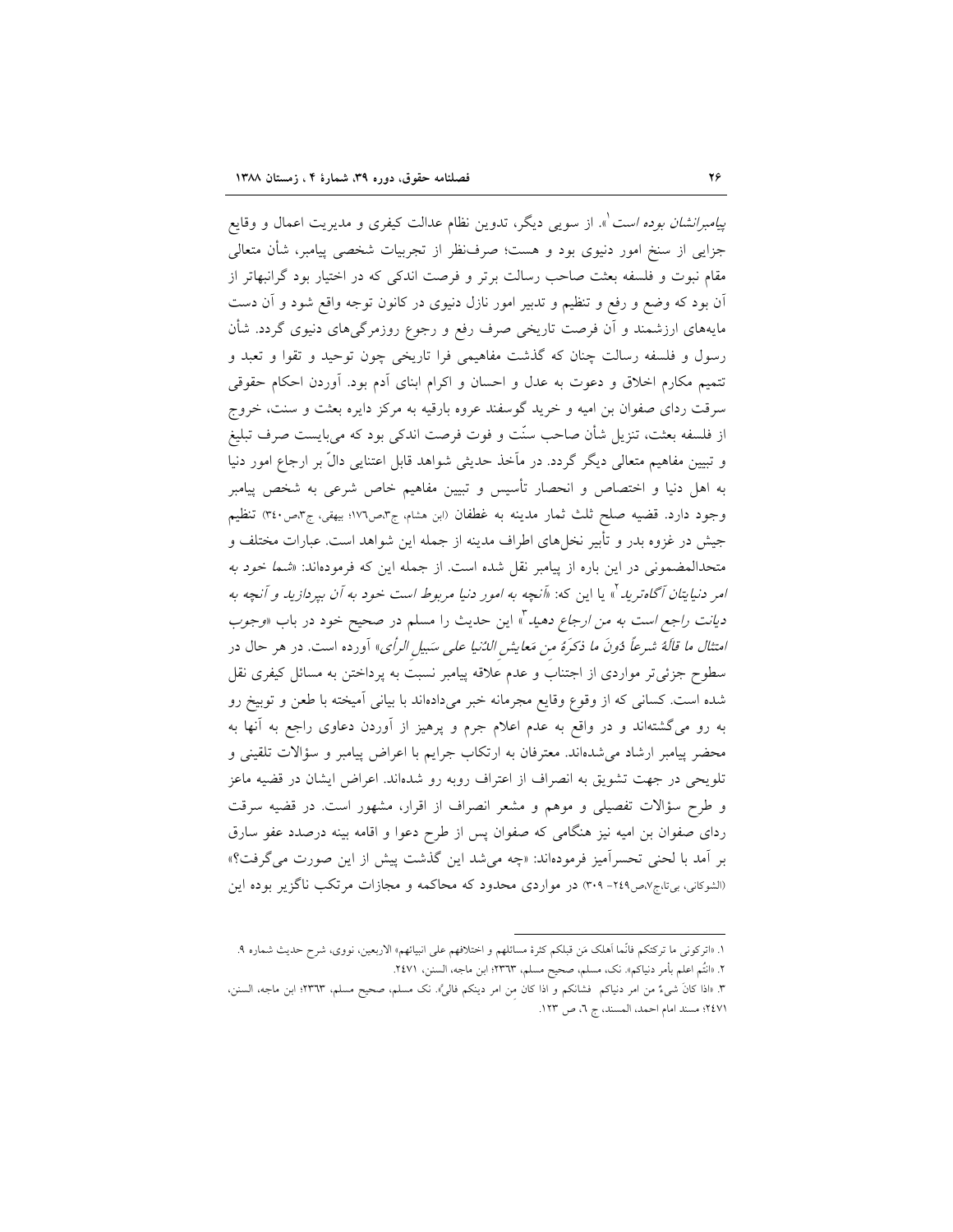محاکمه و مجازات غالباً به یکی از اصحاب واگذار می شده است. پیامبر خود حتی/لامکان در محاکمات جزایی مباشرت و در اجرای مجازات دخالت و حتی نظارت نمی کردهاند. در یک سطح کلی تر از یاران و پیروان خود خواستهاند حتیالامکان از توسل به کیفر و اعمال آن اجتاب ورزند (همو، ص ٢٧١).

مجموع این اعراضها و ارجاعها و ارشادها گواه آن است که در سُنّت نبوی تمایلی برای تدوین و توسعه مقررات کیفری و به طور کلی بسط بعد حقوقی سنّت وجود نداشته است. سنّت نبوی که در تقریر احکام عبادات و تحکیم و تبیین اصول اخلاق و تشریع مقررات آمیخته با توصیههای اخلاقی راجع به خانواده و خویشاوندان، جدّ بلیغ میiمود و به رغم این که از سوابق و تجربیات قانونگذاری در سرزمینهای اطراف آگاه بود و دست کم با احکام کیفری آیین یهود از نزدیک آشنایی داشت، در تدوین مجموعه مقرّرات کیفری اهتمامی از خود نشان نداده است. آن اندازه از احکام کیفری که در سنّت نبوی هست در مجموع نمی تواند دلیل کافی برای اثبات وجود برنامهای خاص برای تدوین و اجرای یک نظام یا دستگاه عدالت کىفرى پە شىمار آيد.

**۲- توسل به ابزار کیفر**– آنچه درباره استفاده از ابزارها و ضمانت اجراهای کیفری برای تحکیم پایههای قدرت سیاسی، قابل ملاحظه است این است که در سنت نبوی نشانی از توسل به نهادها و ضمانت اجراهای کیفری برای تسلط بر اوضاع و تثبیت و تضمین بقای قدرت سیاسی وجود ندارد. برخلاف نظامهای سیاسی، سنّت نبوی نه از طریق توسل به تدابیر سرکوبگر کیفری بلکه از راه تقویت اَموزههای اخلاقی و باورهای دینی و بازدارندههای وجداني درصدد كنترل رفتار اجتماعي شهروندان و حفظ نظم موجود بوده است. اين اختلاف رویه را نمی توان استثنایی بر رفتار سیاسی و اعمال حاکمیت فرمانروایان به شمار آورد. چرا که گفتهاند مستثنی باید از جنس مستثنی منه باشد؛ سنّت نبوی از سنخ فرمانروایی و صاحب سنّت در سلک فرمانروایان نبود. او بر عرصهٔ ایمان، عبودیت، اخلاق و معنویت حکومت میکرد و به تعبیری مبعوث<sup>\</sup> شده بود تا «**ایمان به جهان ماورای محسوسات، توحید، تعبّد و تقوا**» را تبلیغ، تبیین و تفهیم کند و خود مثل اعلی و فرد اجلای باور و عمل به چنین مفاهیمی بود. در این عرصه که گرانیگاه اَن وجدان بشر بود، جایی برای جولان تازیانه کیفر نمیتوانست وجود داشته باشد. مقرَّرات کیفری منسوب به سنَّت نبوی از چنان بسط و انتظام و استحکام و شدت و خشونتی برخوردار نیست که بتوان آن را حافظ نظم عمومی و ضامن بقای سلطه سیاسی به شمار آورد. این احکام از سویی بسیار محدودند و از سویی دیگر به صورت موردی در پاسخ

۱. برای فهم معنا یا قرائت نواندیشانه از *«بعث» و «برانگیختگی» ن*ک. محمد مجتهد شبستری، قرائت نبوی از جهان، فصلنامه مدرسه، ش ٦، ص ٩٢.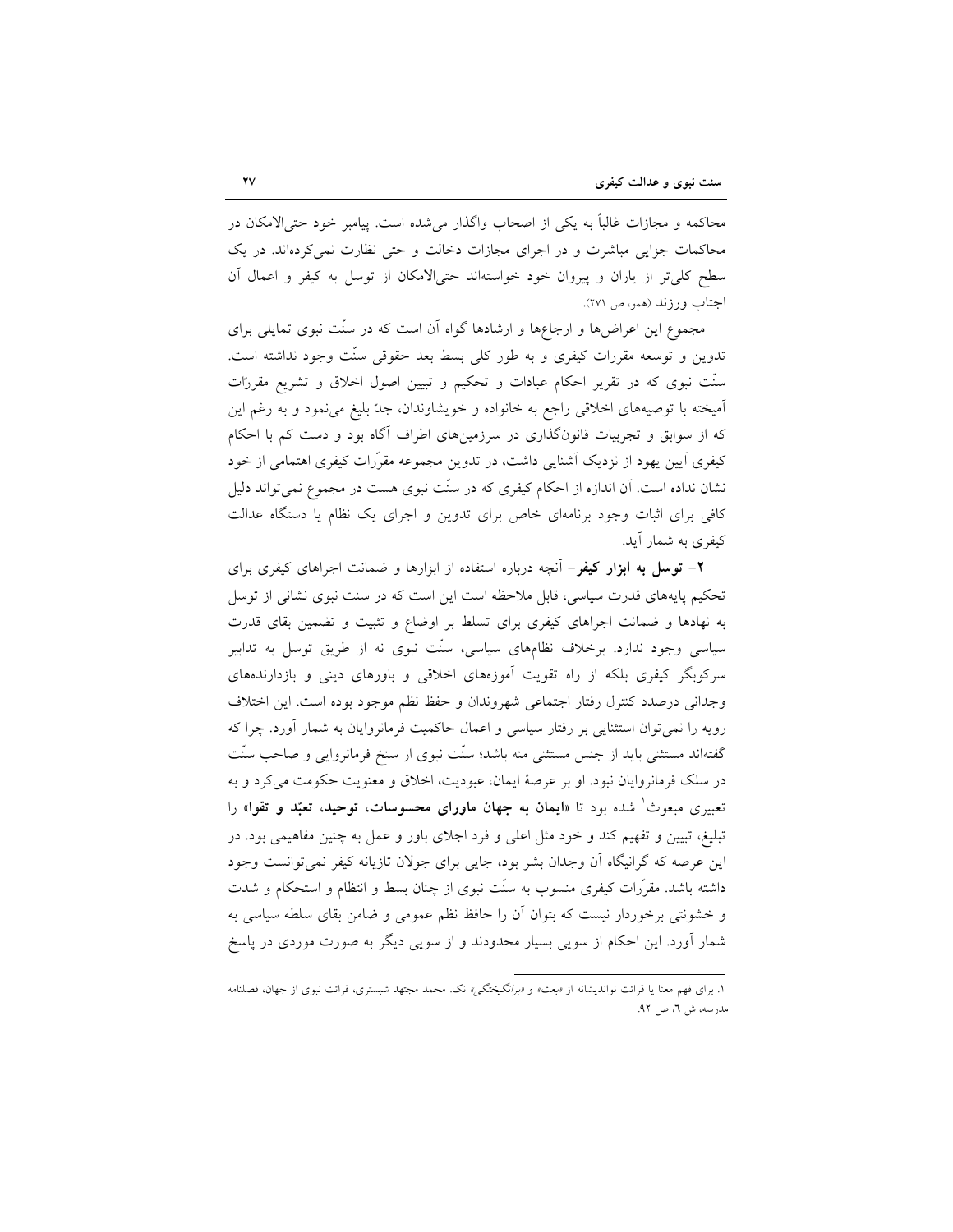به اعمال و وقایع جزائی موجود تقریر یافتهاند. در واقع از قبیل تفاسیر و احکام قضائی (Judgment) و پاسخهای استفتائی (Comment) ناظر به وقایع گذشته هستند نه مقرّرات مدّون تشريعي ( Legislation) حاكم بر وقايع محتمل آينده.'

محدودیت استفاده از ابزار کیفر در سنّت نبوی نه در قیاس با قانون گذاریهای سابق و لاحق بلکه در مقایسه با اَیین اَسمانی یهود هم اعجاب انگیز است. از ده فرمان نازل بر موسی پنج فرمان تطابقاً و مابقی تضمناً پیامها و پیامدهای کیفری دارند. اسفار خروج و تثنیه و لاویان تورات مملو از نهادها و ضمانت اجراهای سنگین کیفری هستند. گفته شده که در دستگاه عدالت کیفری یهود مجازات مرگ به تنهایی در سی و شش مورد به شیوههای هول|نگیز موقعیت اجرا دارد (سلیمانی، ۱۳۸٤، ص۲۸۲). این در حالی است که در سنّت نبوی اجرای این مجازات تنها در سه مورد آنهم بعد از حزم و احتیاط نزدیک به افراط تجویز می شود: قتل عمد عدواني، زناي محصن و تغيير ديانت.' كه اتفاقاً هر سه در حقوق يهود هم مستوجب مجازات مرگند (همو). در مجموع عدم تدوین مجموعه مقرّرات کیفری، خصوصیکردن بعضی از جرایم مهم، تشویق شاکیان به گذشت، ترغیب متهمان و شاهدان به انصراف از اعتراف و ادای شهادت، سقوط دعوی به استناد شبهه، تفسیر شک به نفع متهم، عدم توسل به اجبار و شکنجه برای اخذ اقرار، عدم توسعه مفاهیم مجرمانه از راه تفسیر، اعمال راه حلهای عرفی برای حل و فصل وقايع جزائي، توصيه به اجتناب از اعمال كيفر در حد امكان و نظاير اينها شواهد روشني از عدم توسل سنّت به ابزار کیفر برای بسط سلطه و تحکیم قدرت به حساب می]یند.

۳- عناصر و منابع عدالت کیفری- از زاویه نگاه به ماهیت، مقومات و خاستگاههای عدالت کیفری، مسأله را در دو سطح ماهوی و شکلی میتوان طرح و تحلیل کرد.

در سطح ماهوی عدالت کیفری نبوی با همه محدودیتی که دارد متضمّن مایههایی از عناصر و بنیادهای حقوق جزای مطرح در دنیای امروز است. اصل قانونی بودن جرم و مجازات و دو نتيجه مهم أن يعني عدم عطف قانون به گذشته و تفسير محدود نصوص جزائي، قبول عوامل موجهه جرم نظیر ضرورت و دفاع مشروع، توجه به عنصر معنوی و انگیزه مجرم به عنوان شرط تحقق جرم یا معیار تعیین مجازات، ترسیم حدود مسؤولیت کیفری و بیان علل رافعه أن همچون صغر، جنون، اجبار و اكراه، اصل شخصي بودن مجازات، قبول كيفيات مخفَّف

١. بعضي از نوانديشان مسلمان به طور كلي احكام حقوقي شريعت را نوعي فهم تفسيري از وقايع و مناسبات اجتماعي عصر رسالت بر مبنای مفاهیم بنیادین شریعت چون توحید و عدالت و از قبیل تعیین مصداق همین مفاهیم میدانند. از این دیدگاه نمی توان چنین احکامی را قوانین فرا تاریخی دانست. نک: مجتهد شبستری، پیشین.

٢. «لايحلُّ دم امر مسلم باحدى ثلاث: زنا بعد احصان، كفرَّ بعد ايمان و قتلٌ نفس بغير نفس». نك، ابن ماجه، السنن، ٢٥٣٣؛ حاكم المستدرك، ج ٤، ص ٣٥٠ و شواهد أن در بخارى، الجامع الصحيح ٦٨٧٨ و مسلم، صحيح مسلم، ١٧٦.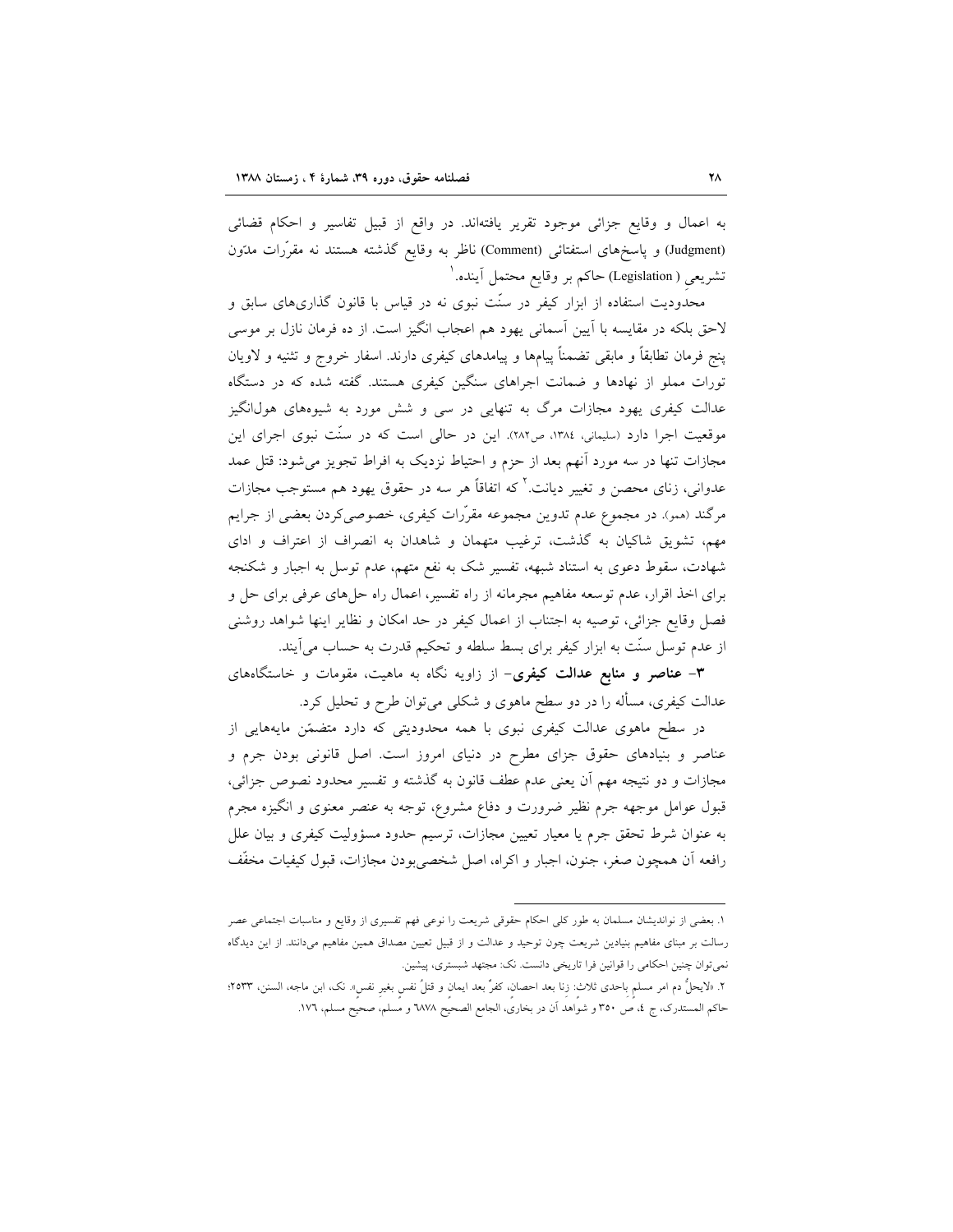و اصل فردی کردن مجازات از جمله این عناصر هستند. قبول و ضوابط مؤلفههای مورد اشاره در سنّت نبوی کما بیش مسلّم و مستند به نصوص است و حقوقدانان مسلمان خصوصاً مرحوم عبدالقادر عوده در كتاب *التشريع الجنائي الاسلامي مقارناً بالقانون الوضعى* به تفصيل تمام دربارهٔ آنها سخن گفتهاند. در اینجا با پرهیز از گفتههای آنان به طرح ملاحظاتی مختصر پیرامون مأخذ و خاستگاههای تدابیر و تصمیمات نبوی دربارهٔ وقایع کیفری اکتفا می شود.

نخست این که مفاهیم یا عناوین مجرمانه و معیارهای جرمانگاری اعمال نه از اراده شخصی پیامبر بلکه از عرفهای رایج در عصر رسالت اخذ میشدهاند و همین مفاهیم و معیارهای عرفی پس از عرضه بر محک شریعت و تهذیب و تنقیح أنها، تقریر و تحکیم میشدهاند. جرمانگاریها در حوزه اعمالی رخ میداده که دارای قبح عرفی بوده و از نظر عرف عصر، بغی و فحشا و منکر و اعتدا محسوب میشدهاند.` مجازات مقرر ّ برای این اعمال هم همان مجازاتهای معهود در عرف و مقبول نزد مردم بوده است. صاحب سنت که مأمور بود به زبان قوم<sup>٬</sup> و به قدر عقل ؓ و در سطح مدنیت اَنان سخن بگوید، لاجرم میبایست در حوزه عمل هم در مسیر عرف قوم و در حدّ ظرفیتهای فکری و مدنی آنان گام بردارد و به تدبیر امور بپردازد<sup>؟</sup>. از این رو، آنچه از عرف جزائی عصر رسالت مقبول و منصفانه و منطبق بر مفاهیم بنیادین و در خور فهمی چون عدل و انصاف می،نمود تقریر و امضا می شد و مقرّرات غیرمعقول و متضمّن انتقام و اعتدا که گویبی عرفاً هم به انتظار مصلحی نشسته بودند، تصحیح و تعدیل می شد. قصاص و قسامه و دیه و عاقله و ادّله اثبات دعوا که بخشی از پیکره عدالت کیفری نبوی را تشکیل میدهند از جمله این عرفها محسوب میشوند.°

۱. در قرأن مجید مفاهیم عامی چون عدل و احسان متعلق امر و مفاهیمی چون بغی و فحشا و منکر مورد نهی واقع شدهاند بیمآن که تعریف و توضیحی در این باره ارائه شده باشد. این خود میتواند بدین معنا باشد که تعیین ملاکها و تشخیص مصداقهای این مفاهیم اساسی به عرف و عقل جمعی و منطق زمان ارجاع شده است. چنان که در احادیث نبوی آمده است: «ما رأة المسلمونَ حسناً فهُوَ عندَ الله حَسَنٌ» و چنان كه در مثلهاى حقوقى لاتين أمده است: "Vox populi Vox die" يعنى صدای مردم صدای خداست.

٢. «وَ ما ارسلنا من رسول الأ بلسان قومه».سورة ابراهيم، أيهْ ٤. «لسان» در اين أيه معنايي فراتر از زبان يا الفاظ و تعابير و ترکیبهای مفید معنی، دارد و مفاهیمی چون معیارها، هنجارها، منطق، معارف، الزامات و التزامات قوم را هم در بر می گیرد. ٣. «نحنٌ معاشرَ الانبياء أمرنا أن نكلَمَ النّاسَ على قدر عُقولهم». در اين حديث نيز «كلام» را نبايد محدود به سخن گفتن دانست. معنایی چون مفاهیم و معیارهای کلی و احکام و مقرّرات حقوقی هم می¤واند در مدّنظر باشد. یعنی پیامبران جز این که مأمور بودهاند به زبان گفتاری مخاطبان خود سخن بگویند، مفاهیم و مقرّرات مورد نظر خود را هم میبایست در حد فهم و در سطح مدنيّت آنان تدوين و تعريف كنند.

۴. به تعبیر مولانا میبایست قسمت یک روزمای از بحر معانی مورد نظر خود را در کوزهٔ فهم مخاطبان بریزد: چند گنجد قسمت یک روزہای گر بریزی بحر را در کوزهای

۵. به طور مثال درباره تقریر و امضای قسامه در منابع حدیثی چنین اَمده است: «اقرّ القَسامهٔ علی ما کانَت عَلیه فی الجاهلیهٔ» نک. شوکانی، نیل الاوطار، ج ۷، ص ۱۸۵.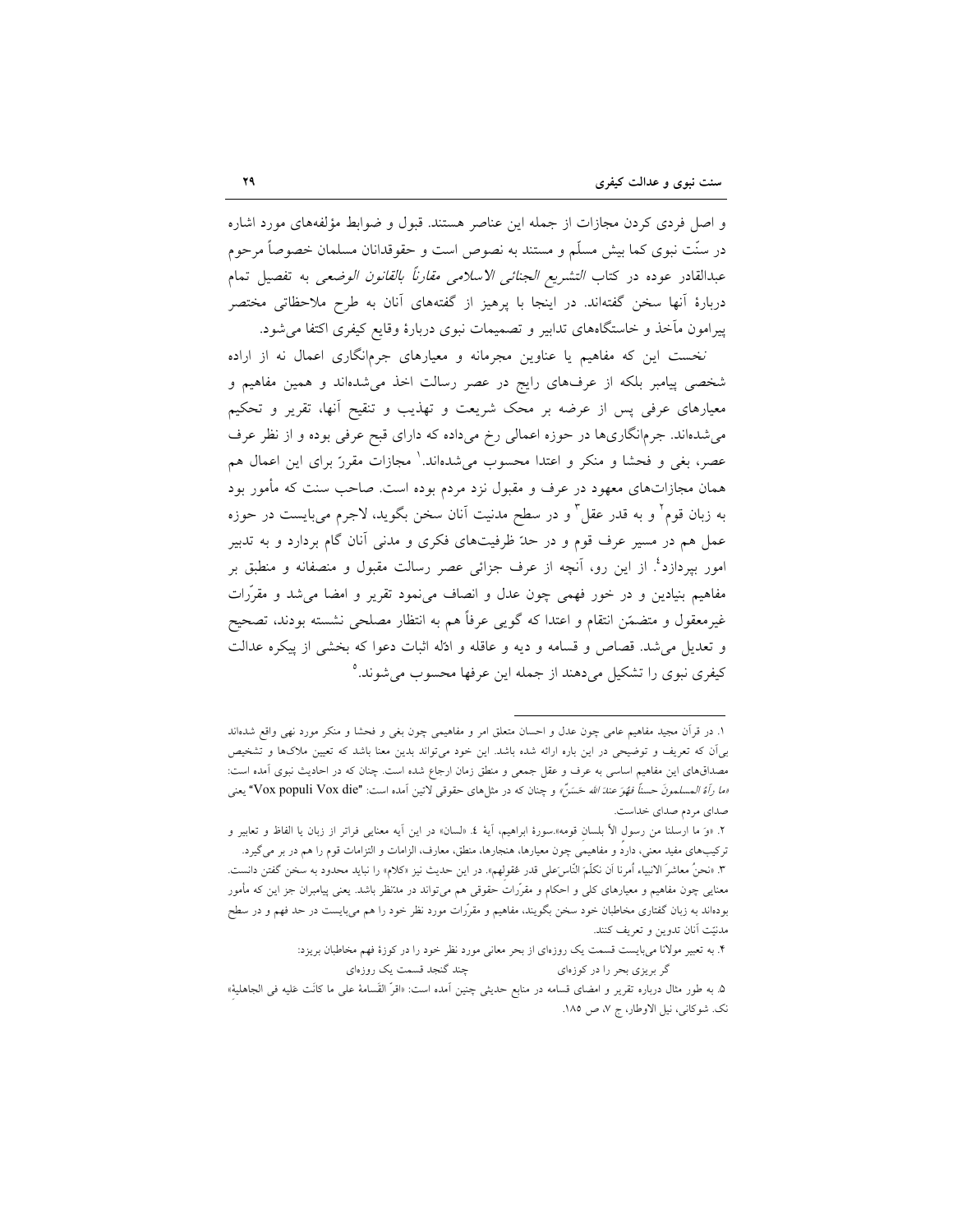دخالت دادن عنصر عرف در حل و فصل مسائل جزائی از دو جهت حائز اهمیت و شایسته تأمل و بازاندیشی است؛ جهت نخست این که عرفی بودن مفاهیم و راهحلهای جزایی از لحاظ روانی کمکی قابل توجه به مشروعیت مردمی عدالت کیفری و رسوخ اصول و احکام اّن در اذهان عمومی میکرد و خصوصاً اعطای صبغه شرعی به همین مفاهیم عرفی موجبات توفیق در مقام عمل را فراهم میآورد. جهت دیگر این که عرف محل اخذ و اقتباس نهادهای جزایی مقصور و محدود به عرف عصر رسالت و هیچ عصر دیگر از اعصار اسلامی نمی تواند باشد. آنچه مورد تقریر و امضای سنّت نبوی واقع شده ذات یا طبیعت ساریه عرف است نه عرف عصر خاص. اگر بپذیریم که عرف طبعی متغیر و متطور دارد به اهمیت گفتار آن دسته از صاحبنظران حقوق اسلامی که احکام مبتنی بر عرف را به تبع تغییر عرف قابل تجدید نظر دانستهاند بیشتر پی خواهیم برد. قبول قاعده *«لائ*نکَر *تغیّرُ الاحکام بتغیّر الازمان»* در فقه اسلامی که از سوی مجله احکام عدلیه عثمانی هم تقریر شده بود مبتنی بر همین مبناست ْ. قبول این قاعده در فقه اسلامی به ضمیمه این که فقها گفتهاند احکام شرعی معطوف به مصالحاند خود به خود مفهم این معناست که در ابعاد دنیوی شرع میتوان مفاهیم و مصالح بنیادین را ثابت و راههای تأمین و تضمین آنها را متغیّر دانست. در حقیقت می توان گفت آنچه در احکام یا داوریهای کیفری نبوی مورد ملاحظه و مبنای عمل بوده مفاهیمی بنیادیتر از صورت ظاهر این داوریها بوده است. مفاهیمی چون عدالت، انصاف، تنبیه و بازدارندگی. صورت عملی آن داوریها و راهحلها در واقع مصادیق و جلوههای عینی این مفاهیم در چنان عصری بودهاند. اگر چنین باشد دیگر نمیتوان آن صورتهای ظاهر را ثابت و جاودانه انگاشت. بلکه آنچه باید فرا تاریخی و لایتغیر به شمار آید همان مفاهیم و معانی بنیادین است که به تبع تغییر عرف و به اقتضای منطق زمان، صورتها و جلوههای عینی و راههای رسیدن به آنها قابل تغییر و تحول می تواند باشد. به بیان روشن تر می توان گفت آنچه در سنّت نبوی مورد حمایت و تعرض به آن جرم و قابل تعقيب و مجازات بوده امروزه هم به رغم تغيير شرايط، تحت

١. مسأله نسخ كه جواز عقلي و شرعي و وقوع عملي أن تقريباً محل خلاف نيست هم در اين باره مي تواند شاهد ديگري باشد. این که مواردی از نسخ و تغییر احکام در دوره دوازده ساله تشریعات مدنی نقل شده است میتواند دستمایه استدلال بر این مدعا باشد که شریعت دست کم در وجه دنیوی خود با حفظ ارزشرهای عام و مقاصد و غایات فرا تاریخی از ظرفیت و استعداد تغییر طرق و مبادی نیل به آن ارزشها برخوردار است. یعنی موضوعیت غایات و مقاصد و طریقیت وسایل و مبادی. در قرآن مجید و سنت نبوی شواهدی از این معنا میتوان به دست داد. در همین مباحث کیفری مجازات جرم زنا در سال۵ای کوتاه تشریع احکام یک بار تغییر یافته و از حبس دائم در منزل به یکصد ضربه شلاق تبدیل شده است. نک: سورهٔ نساء، اَیهٔ ۱۵ و سورهٔ نور، آیهٔ ۲ با ترکیب دو مقدمهٔ «استعداد شریعت برای تغییر طرق حل و فصل مسایل» و «اعتبار عقل جمعی و مشروعیت دخل و تصرف آن بر مبنای منطق و مقتضای زمان در سایه ارشادها و راهبردهای کلان شریعت» محظوری برای تغییر نگرش به دستگاه عدالت کیفری اسلامی و تجدیدنظر در تشریفات رسیدگی، ادلهٔ اثبات و خصوصاً ضمانت اجراها باقی نمىماند.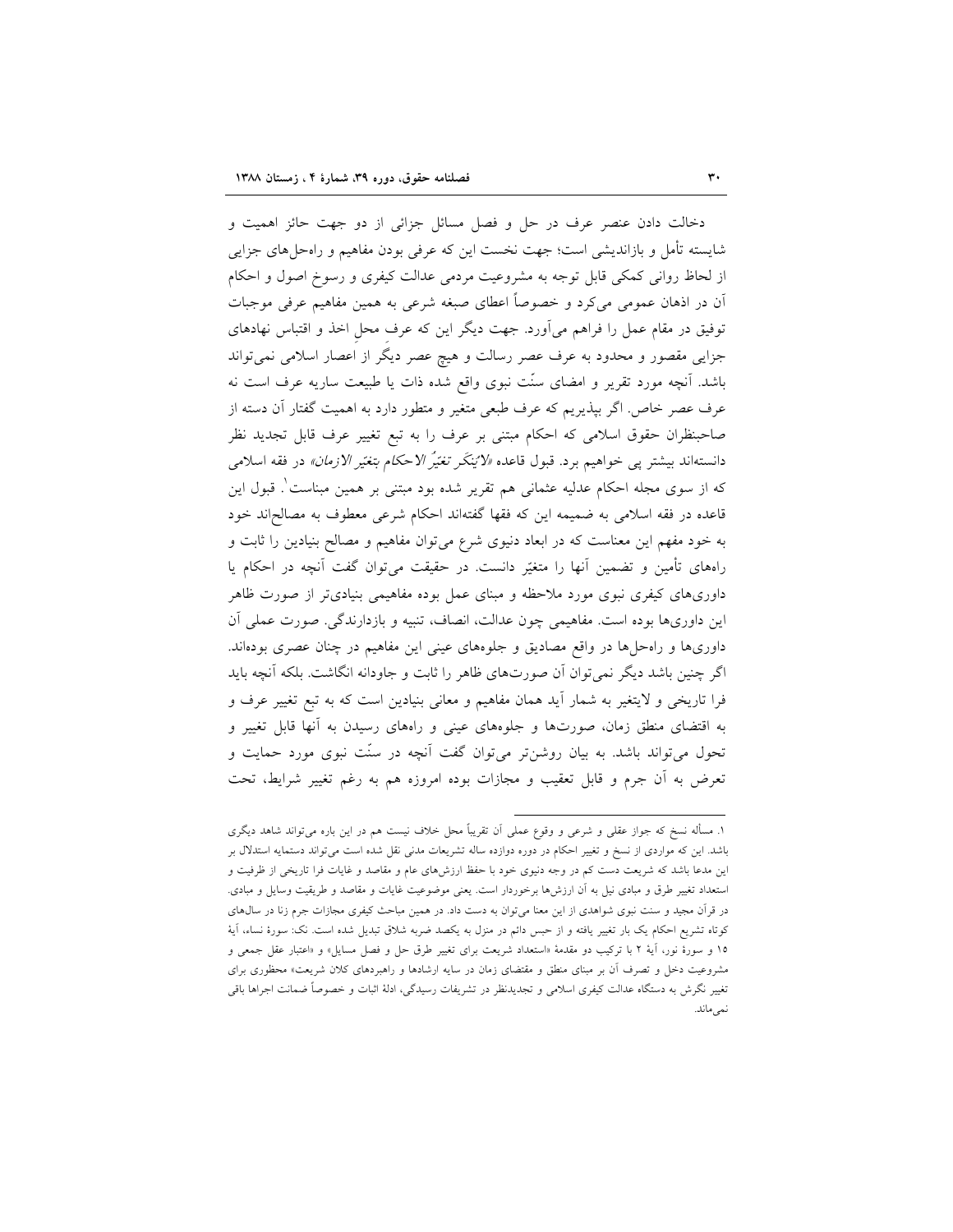حمايت قانون و نقض أن جرم و قابل مجازات است امّا نحوهٔ مديريت، روش تعقيب و محاکمه، راههای اثبات و خصوصاً نوع ضمانت اجراها می تواند متفاوت باشد. در هر حال اهمیّت مشروعیت عرفی و مقبولیت مردمی مقرّرات کیفری به صورت تئوریک قرنها بعد طرف توجه کسانی چون شارل لوئی منتسکیو واقع شده است و امروزه هم از ضوابط مهم در جرمانگاريها و قانونگذاريهاي كيفري محسوب مي گردد.

دوم این که تقسیم جرایم به جرایم مستوجب قصاص، حد و تعزیر و ارجاع بخش تعزیرات به قضات که از نظر بعضی از حقوقدانان عرفی و برخی نواندیشان دینی نظیر محمود طه و عبدالله احمد النعيم از معايب جنبههاى جزائى شريعت محسوب شدهاند (عبداله احمد النعيم، ۱۳۸۱، ص ٢٤٥) در واقع از جمله محاسن سنّت به شمار می اَیند. سنّت نبوی که برنامهای برای مداخله کیفری و ورود اقتدار گرایانه به زاویای زندگی مردم نداشت پس از برخورد کیفری با چند جرم مهم و محدود نظیر قتل و قذف و سرقت و زنا و محاربه، سایر امور جزائی را به امّت ارجاع داده است؛ البته با تعريف برخي ضوابط و معيارهاي كلي يا به تعبير امروزين با بیان برخی سیاستهای کلان. این معیارها و سیاستهای کلی در واقع قانونمندکردن حقوق کیفری شرعی در سطح کلان است. مطابق این معیارها اولاً جرایم مستوجب تعزیر منحصراً میباید در محدوده محرَّمات شرعی تعریف شوند؛ ثانیاً کیفر این جرایم نمیتواند برابر با کیفر حدود و قصاص یا بیشتر از آنها باشد. ثالثاً در محاکمه متهمان و تعیین تعزیرات آنان مسائلی مهم چون ستر و اغماض و گذشت و تخفیف و تعلیق و تطبیق تعزیر بر شخصیت متهم میباید مورد توجه باشند؛ رابعاً امر محاکمه و مجازات به دادرسان عادل، مستقل و بی طرف ارجاع میشود؛ دادرسانی که منطق شریعت و جهتگیریهای سنّت را در حوزه حقوق کیفری دریابند و اّنچه در مقام وضع و تشریع مورد ملاحظه شارع بوده در مقام شرح و تفسیر و تطبیق طرف توجه قرار دهند؛ نه أن قضات مطلق العنان قرون وسطائي كه با تكيه بر استبداد قضائي بر وجدان بشر جراحتهای تاریخی وارد کردهاند و در کارنامه مدنیت بشر لکههای ننگ فراوان ثبت نمودهاند؛ أن *«وحشيان جُبّهيوش»* كه كساني چون ولتر (Voltaire) (١٧٨٧– ١٦٩٤) مهار آنان را از اهم مقدمات اصلاحات اجتماعی شمردهاند. افزون بر این معیارها در سنت نبوی أوردن جرايم مستوجب تعزير به قالب قوانين موضوعه منع نشده است. اهل حل و عقد امور امت به فراخور منطق زمان و بر پایه مصالح مردم می توانند در سایه ارشادهای عام و معیارهای کلی نبوی، مجازاتهای تعزیری را در هیئت مقررات موضوعه تدوین و برای تطبیق و اجرا به اهل قضا ارجاع دهند.

و امّا از جهات شکلی به رغم عدم تدوین اصول محاکمات و عدم تشکیل مراجع و محاکم جزایی، سنّت نبوی نسبت به زمان خود مزیتهای بسیار داشته و در واقع متضّمن ضوابطی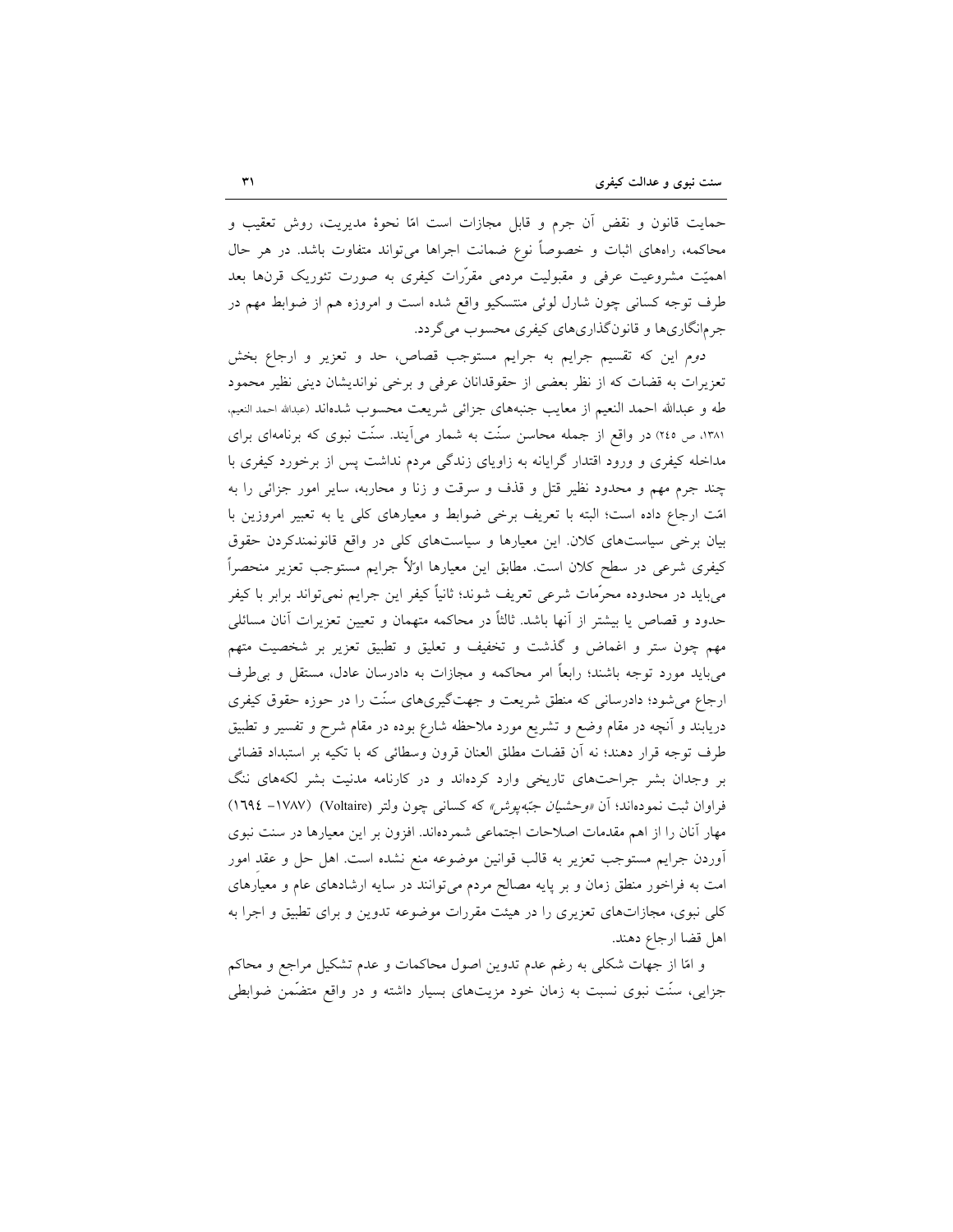بوده كه امروزه از اصول محاكمات منصفانه (Fair Trial) محسوب مي شوند. اين ضوابط به اختصار عبارتند از: عمومي بودن اجراى عدالت، استقلال و بى طرفى قاضى، علنى بودن جلسات رسیدگی، حق دفاع متهم، فرض برائت متهم، لزوم حصول اقناع وجدانی برای قاضی، تفسیر شک به نفع متهم، انسانی بودن ادّله اثبات، عدم توسل به شکنجه و اجبار برای اخذ اقرار، عدم اجراى اوردالى يا قضاوت الهى (Judiciem Dei)، عدم اطاله دادرسى و محاكمه در مدّت زمان معقول،عدم بازداشت متهمان و بالاخره دعوت به سازش در جرايم قابل گذشت يا حق الناس. برخی از این معیارها مستنبط از سیره عملی و بیشتر آنها مستند به سنن قولی پیامبر هستند. با ذکر دو حدیث ناظر به این ضوابط و معیارها سخن را به پایان می برم. یکی در خصوص فرض برائت و ضرورت اقامه دلائل مجرمیت متهمان و دیگری درباره احتیاط دادگاه در صدور حكم محكوميت: «لَو يُعطى الناسُ بدعواهُم لادَّعى رجالٌ دماءَ رجال و اموالُهم لكنّ البينةَ على المدَّعي و اليمينَ على مَن انكَر»'، «ادرَؤوا الحُدودَ وَ ادفعوا القتلَ عَن المسلمينَ ما وَجَدتُم لَهُ مَدفعاً فانَّ الامام لأن يُخطىءَ في العَفو خيرٌ من أن يُخطىءَ في العقوبة». "

## ج-نتىجە

به حکم قرآن مجید، الگوی رفتاری یا اسوهٔ حسنهٔ مسلمانان سـنّت نبــوی اســت ٌ. وجــوب تأسی به این اسوه در حوزههای حقوقی به معنای لزوم تحقیق و تتبع در مبانی معقول و مقاصد و غایات تدابیر و تصمیمات نبوی و تعقیب خطوط کلی و جهتگیریهای عمومی است و نـه خصوص أن تدابير و تصميمات و يا راههاي رسيدن به أن مقاصد و غايــات. در دايــرۀ حقــوق کیفری این خطوط و جهتگیریها عبارتند از پرهیز از کثرت مداخلهٔ کیفری، اجتناب از توسل به ابزار کیفر برای تسلط بر اوضاع و مهـار مناسـبتهـای اجتمـاعی، فرعـی یـا ثـانوی بـودن جرمانگاریها و پاسخهای کیفری به رفتارهای مجرمانه، عرفی بودن عدالت کیفری و انطباق آن با ضرورتهای اجتماعی و انتظارات عمومی و منصفانه بودن آیین دادرسی و ادلّهٔ اثباتی.

عرفی یا عصری بودن عدالت کیفری نبوی خــود بــه خــود بــه معنــای جــواز بــازنگری در روش های اجرایی و راههای تضمین خطوط کلی و اهداف عمومی آن است. در سـنّت نبـوی

١. اگر دعوای بی دلیل مردم اجابت می شد کسانی خواستار خون و مال دیگران می شدند. (چنین نیست)؛ بلکه بار اثبات بر دوش مدعی و سوگند متوجه مدعی علیه است.

۲. مجازاتها را دفع و درء کنید و مادام که گریزگاهی هست از کشتن مسلمانان بپرهیزید. اشتباه امام درگذشت شایستهتر از اشتباه او در مجازات است. نک. شوکانی، نیل الاوطار، ج ۷، ص ۲۷۱. دَرءْ در لغت عرب ردّ و دفع توأم با شدّت و غلظت است. چنان که برای تعبیر از طغیان سیل و مواجهه دو دشمن از مشتقات همین ماده استفاده میکنند نک. لویس معلوف، المنجد، ماده درء.

٣. «لقد كان لكم في رسول الله أسوةٌ حسنةٌ لمن كان يرجو اللهَ و اليوم الآخر...». سورة احزاب، آية ٢١.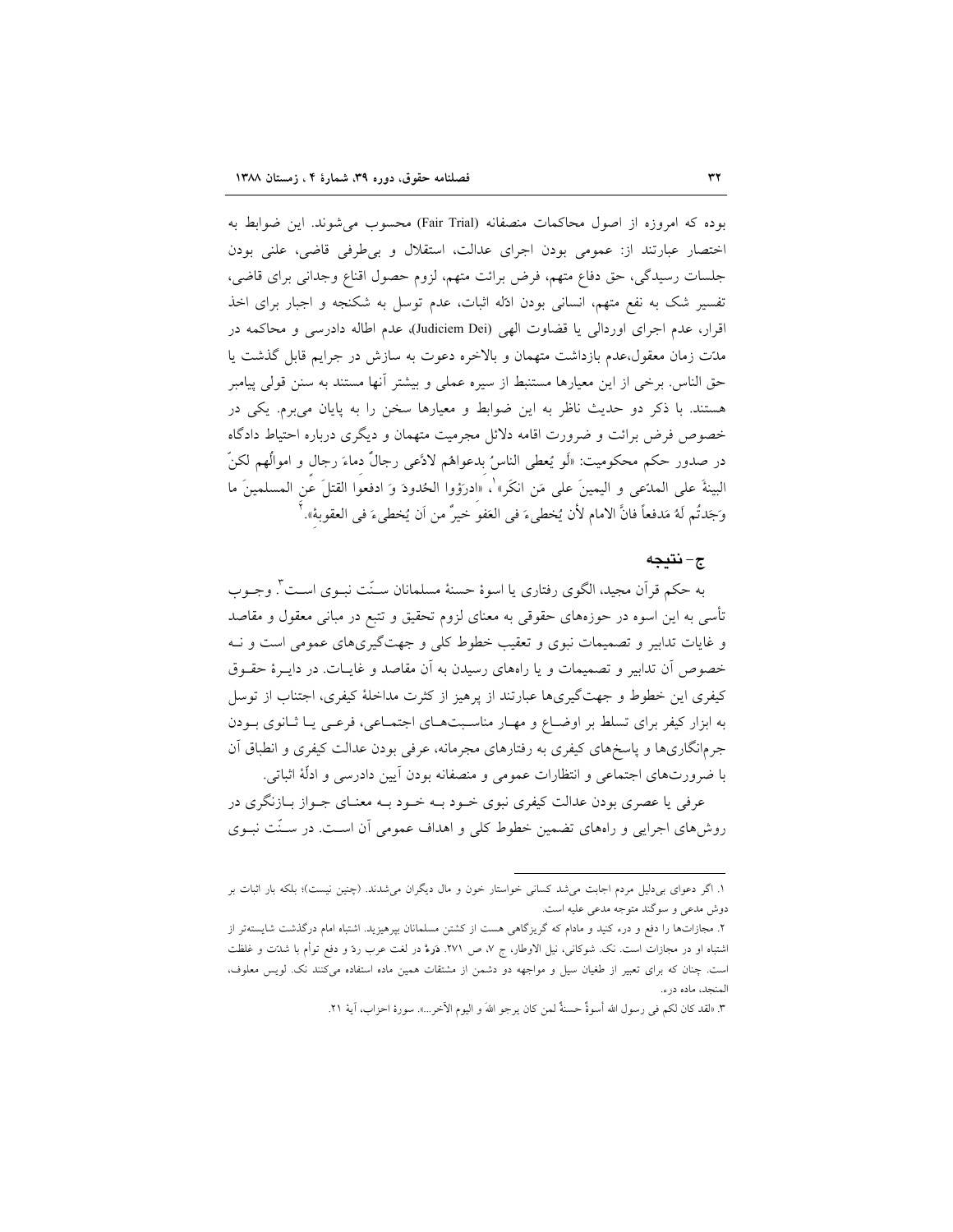هدف از برخورد کیفری با برخی از اعمال زیانبار، حمایت از حقوق فردی، نظم عمومی، تنبیـه بزهکاران، پیشگیری از تکرار جرم و نظایر اینهاست. جرمانگــاری بعــضی از رفتارهــا و پاســخ کیفری به مرتکبین آنها در واقع راهحلهایی بودهاند که در آن مقطع از تاریخ بـرای تـضمین یـا تحصیل آن اهداف و ارزشها کارساز بودهاند. اعتبار و استمرار اهـداف و ارزشهـا در بــستر تاریخ لزوماً به معنای امتداد آن تدابیر و راه حلها در چنین بستری نیست. از جاودانگی اهداف و ارزش ها نمی توان جاودانگی راههای نیل به آنها یا شیوههای تـضمین آنهـا را نتیجـه گرفـت. پیامبر بزرگ اسلام (ص) در اتخاذ تدابیر و طرق رویارویی با رفتارهای ناقض ارزش های فـرا تاریخی به نوعی فرزند زمان و برآمده از بطن عرف عصر خویش بـودهانــد. اقتــدا و تأســی بــه ایشان هنگامی صدق میکند که آن اهداف و ارزشهای فرا تـاریخی در هـر مقطـع از زمـان از راهها و به روش۵ای در خور همان مقطع زمانی پیگیری شـوند. بـا قبـول ایـن رهیافـت تـازه می توان خود را از محظورات راهحلها و پیشنهادهای نـاظر بــه تعطیــل اجــرای مجــازاتهــای شرعی به طور کلّی یا در عصر غیبت یا در صورت منجر شدن به وهن اسلام و نظایر اینها ک در سالهای اخیر مطرح شدهاند رها ساخت. در هر حال عصری کـردن نظـام عـدالت کیفـری اسلامی اختصاصی به بخشی از بخشهای این نظام ندارد. در همه حوزههای ماهوی و شکلی یعنی در جرمانگاریها، تعریف حدود و مسؤولیت کیفـری، نــوع و میــزان مجــازاتهــا، آیــین رسیدگی، ادلَّهٔ اثبات و نهادهای اجرای عدالت کیفری می توان بر مبنای منطق زمان و مقتـضای عصر عمل کرد.

# منابع و مأخذ الف- فارسي و عربي

قر اَن مجيد ١. ابن ماجه، محمد،(١٤٠٥)، السنن، بيروت، دارالفكر. ۲. استفانی، گاستون و همکاران،(۱۳۷۷)، <mark>حقوق جزای عمومی</mark>، ترجمهٔ حسن دادبان، تهران، دانشگاه علامه طباطبایی<sub>.</sub> ٣. الانصاري، ابومحمدبن هشام، (بيتا)، **السيرة النبوية**، بيروت، دارالمعرفة. ٤. البخاري، محمدبن|سماعيل، (١٤١٤)، **الجامع الصحيح**، دمشق، دارابن كثير. ٥. البيهقي، احمدبن حسين، (بي تا)، **دلائل النبو**هٔ، بيروت، دارالفكر. ٦. السيوطي، جلالالدين،(١٤٠٧)، **الاشباه و النظائر**، بيروت، دارالكتاب العربي.

٧. الشوكاني، محمدبن عليبن محمد، (بيتا)، **نيل الاوطار**، بيروت، دارالجيل.

٨. الشيباني، الامام احمد بن حنبل،(١٤٢٠)، المسند، الرياض، بيت الافكار الدولية.

٩. الغزالي، ابوحامد،(١٤١٨)، المستصفى من علم الاصول، بيروت، داراحياء التراث العربي.

۱۰. النعیم، عبدالله احمد،( ۱۳۸۱)، **نواندیشی دینی و حقوق بشر**، ترجمه حسنعلی نوریها، تهران، نشر فرهنگ.

١١. النووي، محيالدين،(١٣١٨)، الاربعين النووية، قاهره، المطبعة الاميرية.

١٢. النيسابوري، الحاكم، (بيتا)، **المستدرك على الصحيحين**، بيروت، دارالمعرفة.